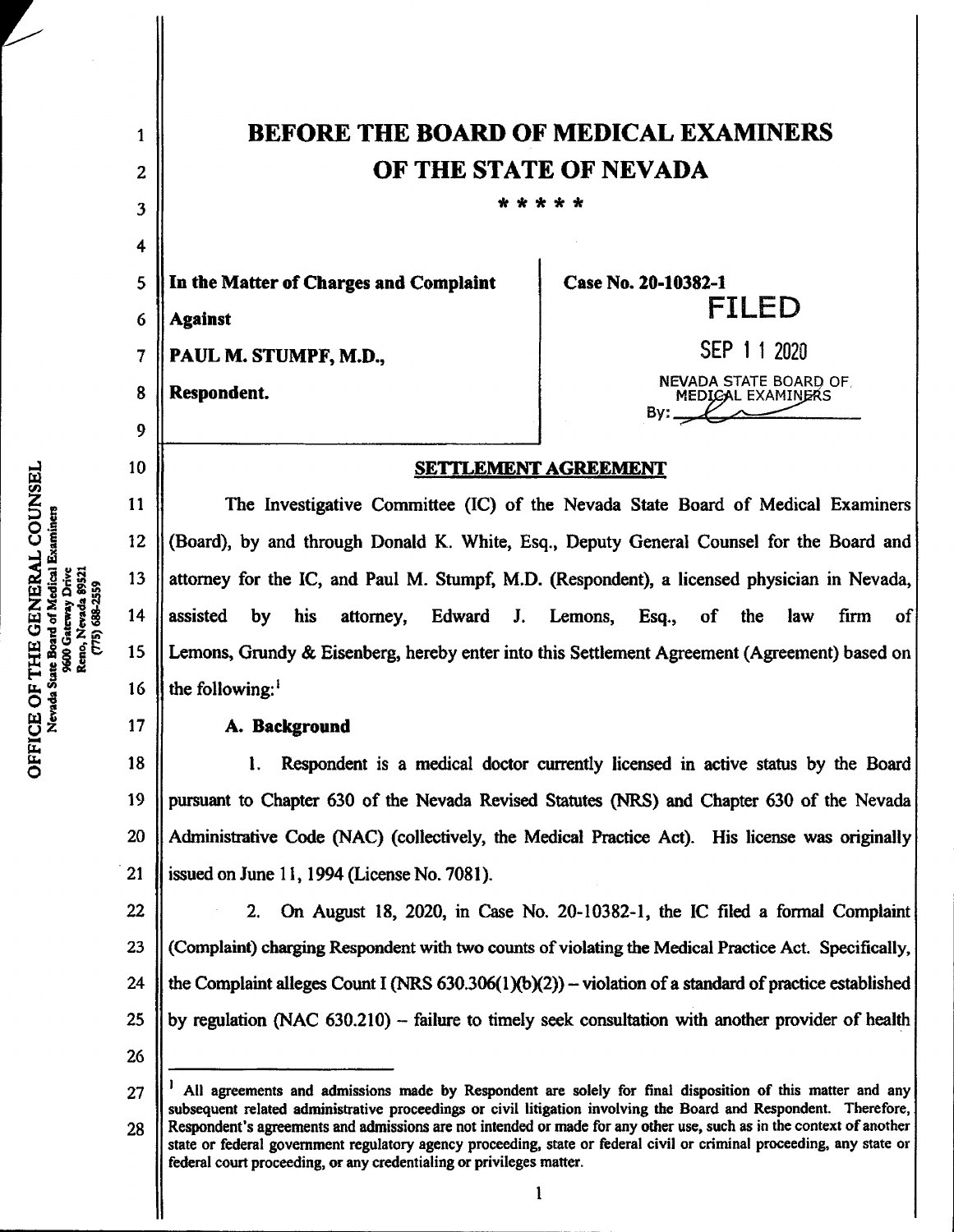care, and Count II (NRS  $630.3062(1)(a)$  – failure to maintain timely, legible, accurate and complete medical records relating to the diagnosis, treatment and care of a patient. 1 2

3. By reason of the foregoing, Respondent is subject to discipline by the Board as provided in NRS 630.352. 3 4

4. Respondent was properly served with a copy of the Complaint, has reviewed and understands the Complaint, and has had the opportunity to consult with competent counsel concerning the nature and significance of the Complaint.

5. Respondent is hereby advised of his rights regarding this administrative matter, and of his opportunity to defend against the allegations in the Complaint. Specifically, Respondent has certain rights in this administrative matter as set out by the United States Constitution, the Nevada Constitution, the Medical Practice Act, the Nevada Open Meeting Law (OML), which is contained in NRS Chapter 241, and the Nevada Administrative Procedure Act (APA), which is contained in NRS Chapters 233B and 622A. These rights include the right to a formal hearing on the allegations in the Complaint, the right to representation by counsel, at his own expense, in die preparation and presentation of his defense, the right to confront and cross-examine the witnesses and evidence against him, the right to written findings of fact, conclusions of law and order reflecting the final decision of the Board, and the right to judicial review of the Board's order, if the decision is adverse to him.

6.Respondent understands that, under the Board's charge to protect the public by regulating the practice of medicine, the Board may take disciplinary action against Respondent's license, including license probation, license suspension, license revocation and imposition of administrative fines, as well as any other reasonable requirement or limitation, if the Board concludes that Respondent violated one or more provisions of the Medical Practice Act. 18 19 20 21 22

7.Respondent understands and agrees that this Agreement, by and between Respondent and the IC, is not with the Board, and that the IC will present this Agreement to the Board for consideration in open session at a duly noticed and scheduled meeting. Respondent understands that the IC shall advocate for the Board's approval of this Agreement, but that the Board has the right to decide in its own discretion whether or not to approve this Agreement. 23 24 25 26 27

ပ္မ

5

6

7

8

9

10

11

12

13

 $14$ 

15

16

17

28

 $111$ 

 $\overline{2}$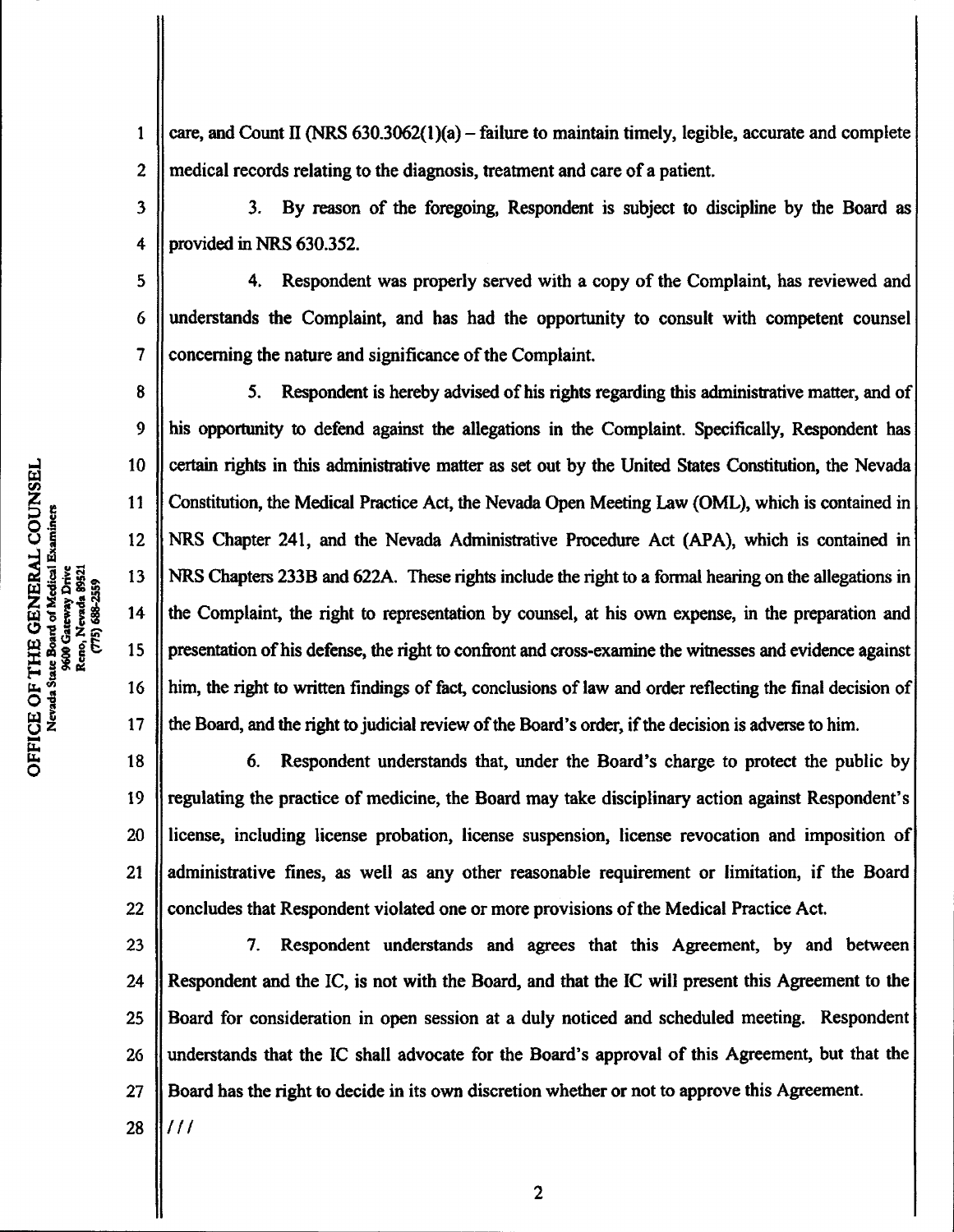Respondent further understands and agrees that if the Board approves this Agreement, then the terms and conditions enumerated below shall be binding and enforceable upon him and the Board. 1 2

## B. Terms&Conditions

NOW, THEREFORE, in order to resolve the matters addressed herein, i.e., the matters with regard to the Complaint, Respondent and the IC hereby agree to the following terms and conditions:

1. Jurisdiction. Respondent is, and at all times relevant to the Complaint has been, a physician licensed to practice medicine in Nevada subject to the jurisdiction of the Board as set forth in the Medical Practice Act.

2. Representation by Counsel/Knowing, Willing and Intelligent Agreement. Respondent acknowledges he is represented by counsel, and wishes to resolve the matters addressed herein with said counsel. Respondent agrees that if representation by counsel in this matter materially changes prior to entering into this Agreement and for the duration of this Agreement, that counsel for the IC will be timely notified of the material change. Respondent agrees that he knowingly, willingly and intelligently enters into this Agreement after deciding to have a full consultation with and upon the advice of legal counsel.

3. Waiver of Rights. In connection with this Agreement, and the associated terms and conditions, Respondent knowingly, willingly and intelligently waives all rights in connection with this administrative matter. Respondent hereby knowingly, willingly and intelligently waives all rights arising under the United States Constitution, the Nevada Constitution, the Medical Practice Act, the OML, the APA, and any other legal rights that may be available to him or that may apply to him in connection with the administrative proceedings resulting from the Complaint filed in this matter, including defense of the Complaint, adjudication of the allegations set forth in the Complaint, and imposition of any disciplinary actions or sanctions ordered by the Board. Respondent agrees to settle and resolve the allegations of the Complaint as set out by this Agreement, without a hearing or any further proceedings and without the right to judicial review. dent agrees to settle and resolve the altegations of the Complaint as set out by this<br>hent, without a hearing or any further proceedings and without the right to judicial review.<br>4. Acknowledgement of Reasonable Basis to P 17 18 19 20 21 22 23 24 25 26

into this Settlement Agreement, the allegations of the Complaint remain unproven. Respondent 27 28

ft, O

ffl CA

3

4

5

6

7

8

9

10

11

12

13

14

15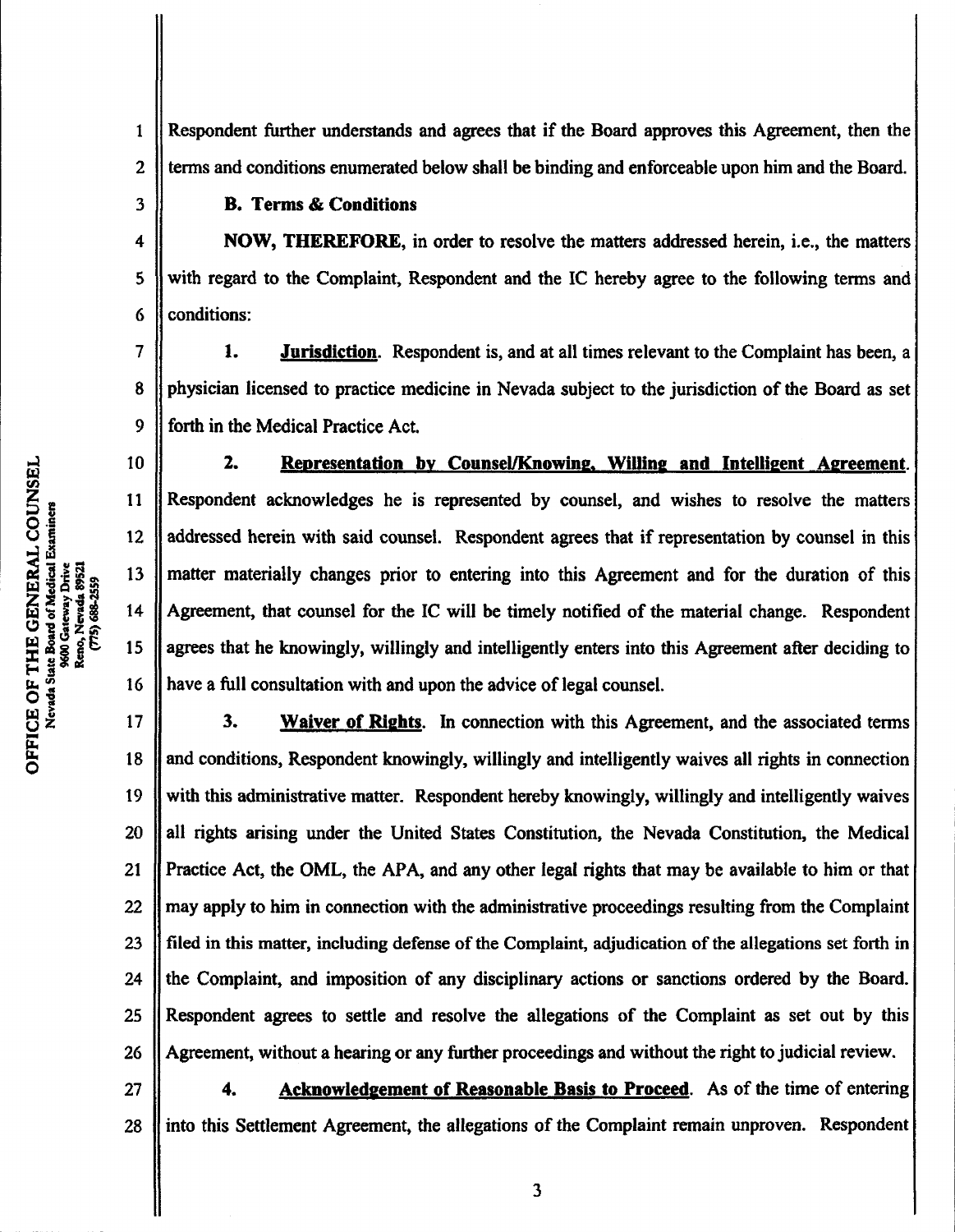acknowledges that the IC believes it has a reasonable basis to allege that Respondent engaged in conduct that is grounds for discipline pursuant to the Medical Practice Act. The IC acknowledges Respondent is not admitting that the IC's claims/counts as alleged in the Complaint have merit and Respondent is agreeing to resolve this matter to avoid the costs of hearing and potential subsequent litigation. Respondent asserts if this matter were to proceed to hearing, he has evidence, witnesses, expert witness(es) and defenses to the counts/claims alleged in the Complaint, but for the purposes of resolving the matter and for no other purpose, Respondent waives the presentation of evidence, witnesses, expert witnesses, and defenses in order to effectuate this Agreement. 1 2 3 4 5 6 7 8 9

10 11 স্ 12 Medical E<br>ay Drive<br>4- oce 31 13 (775) 688-2559 14 15 16

5. Consent to Entry of Order. In order to resolve the Complaint pending against Respondent, Respondent hereby agrees that the Board may issue an order finding that Respondent engaged in conduct that is grounds for discipline pursuant to the Medical Practice Act. Accordingly, the following terms and conditions are hereby agreed upon:

a. Respondent admits to Count I of the Complaint, a violation of NRS  $630.306(1)(b)(2)$  $-$  violation of a standard of practice established by regulation (NAC 630.210  $-$  failure to timely seek consultation with another provider of health care in a difficult case).

b. Respondent shall pay the costs and expenses incurred in the investigation and prosecution of this matter within sixty (60) days of the Board's acceptance, adoption and approval of this Agreement, the current amount being \$1606.91, not including any costs that may be necessary to finalize this Agreement. 17 18 19 20

c. Respondent shall complete four (4) hours of continuing medical education (CME) related to the subject matter of best practices for medical consultations in difficult and demanding cases within six (6) months from the date of the Board's acceptance, adoption and approval of this Agreement. The aforementioned four (4) hours of CME shall be in addition to any CME requirements that are regularly imposed upon Respondent as a condition of licensure in the State of Nevada and shall be approved by the Board prior to their completion. da and shall be approved by the Board prior to their completion<br>d. Respondent shall receive a Public Letter of Reprimand. 21 22 23 24 25 26

27

 $\bf{5}$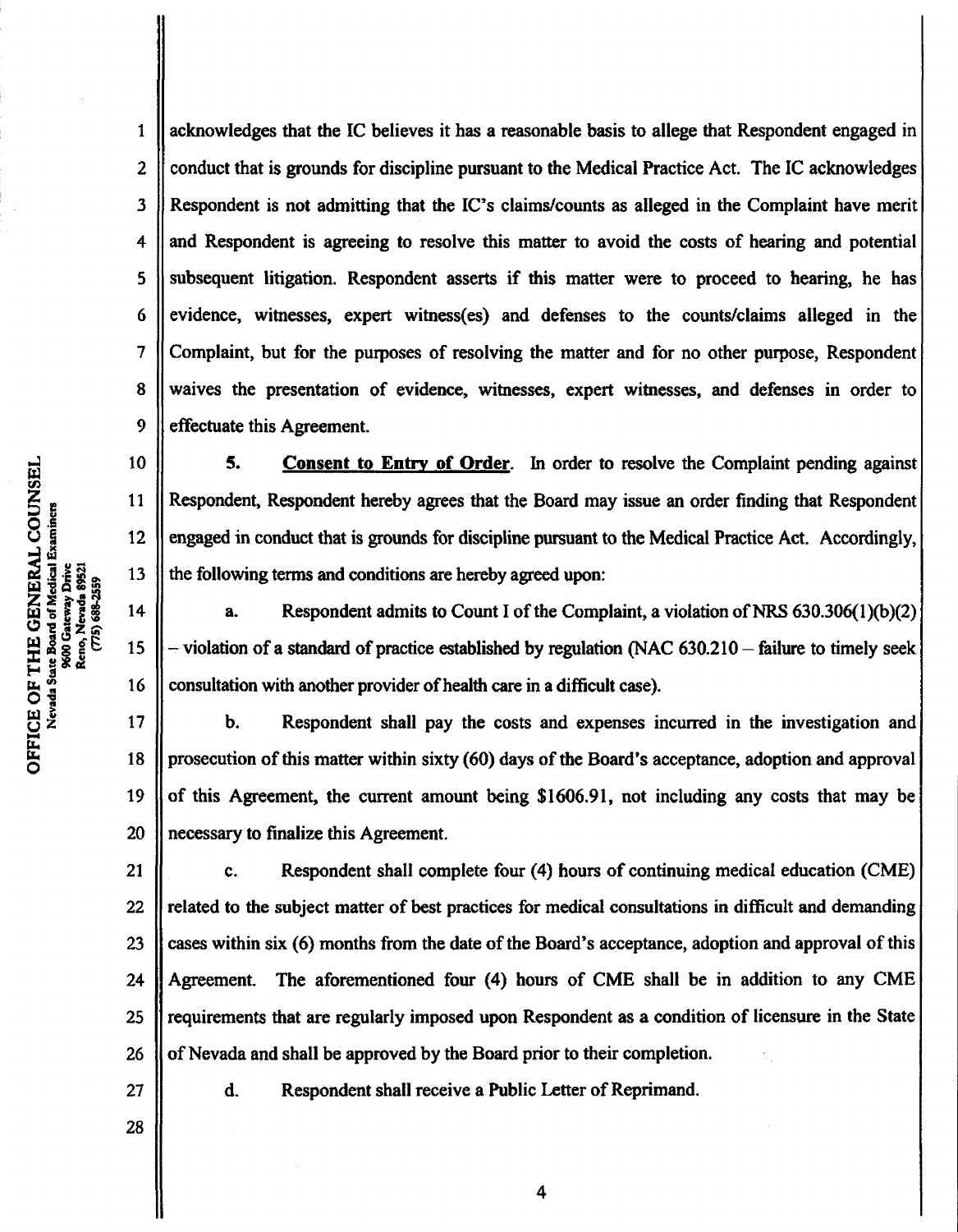e. This Agreement shall be reported to the appropriate entities and parties as required by law, including, but not limited to, the National Practitioner Data Bank. 1 2

f. Count II shall be dismissed with prejudice, and this Agreement shall encompass the resolution of the formal disciplinary case currently before the Board.

6. Release From Liability. In execution of this Agreement, Respondent understands and agrees that the State of Nevada, the Board, and each of its members, staff, counsel, investigators, experts, peerreviewers, committees, panels, hearing officers, consultants and agents are immune from civil liability for any decision or action taken in good faith in response to information acquired by the Board. NRS  $630.364(2)(a)$ . Respondent agrees to release the State of Nevada, the Board, and each of its members, staff, counsel, investigators, experts, peer reviewers, committees, panels, hearing officers, consultants and agents from any and all manner of actions, causes of action, suits, debts, judgments, executions, claims and demands whatsoever, known and unknown, in law or equity, that Respondent ever had, now has, may have or claim to have, against any or all of the persons, government agencies or entities named in this paragraph arising out of, or by reason of, this investigation, this Agreement or the administration of the case referenced herein.

7. Procedure for Adoption of Agreement. The IC and counsel for the IC shall recommend approval and adoption of the terms and conditions of this Agreement by the Board in resolution of the Complaint. In the course of seeking Board acceptance, approval and adoption of this Agreement, counsel for the IC may communicate directly with the Board staff and the adjudicating members of the Board. 17 18 19 20 21

Respondent acknowledges that such contacts and communications may be made or conducted ex parte, without notice or opportunity to be heard on his part until the public Board meeting where this Agreement is discussed, and that such contacts and communications may include, but may not be limited to, matters concerning this Agreement, the Complaint and any and all information of every nature whatsoever related to this matter. The IC and its counsel agree that Respondent and/or Counsel for the Respondent may appear at the Board meeting where this Agreement is discussed and, if requested, respond to any questions that may be addressed to the 22 23 24 25 26 27 28

 $\mathbf{F}$ O

 $\mathcal{F}_{\mathcal{A},\mathcal{V}}$ 

မ္ဘ

3

4

5

6

7

8

9

10

11

12

13

14

15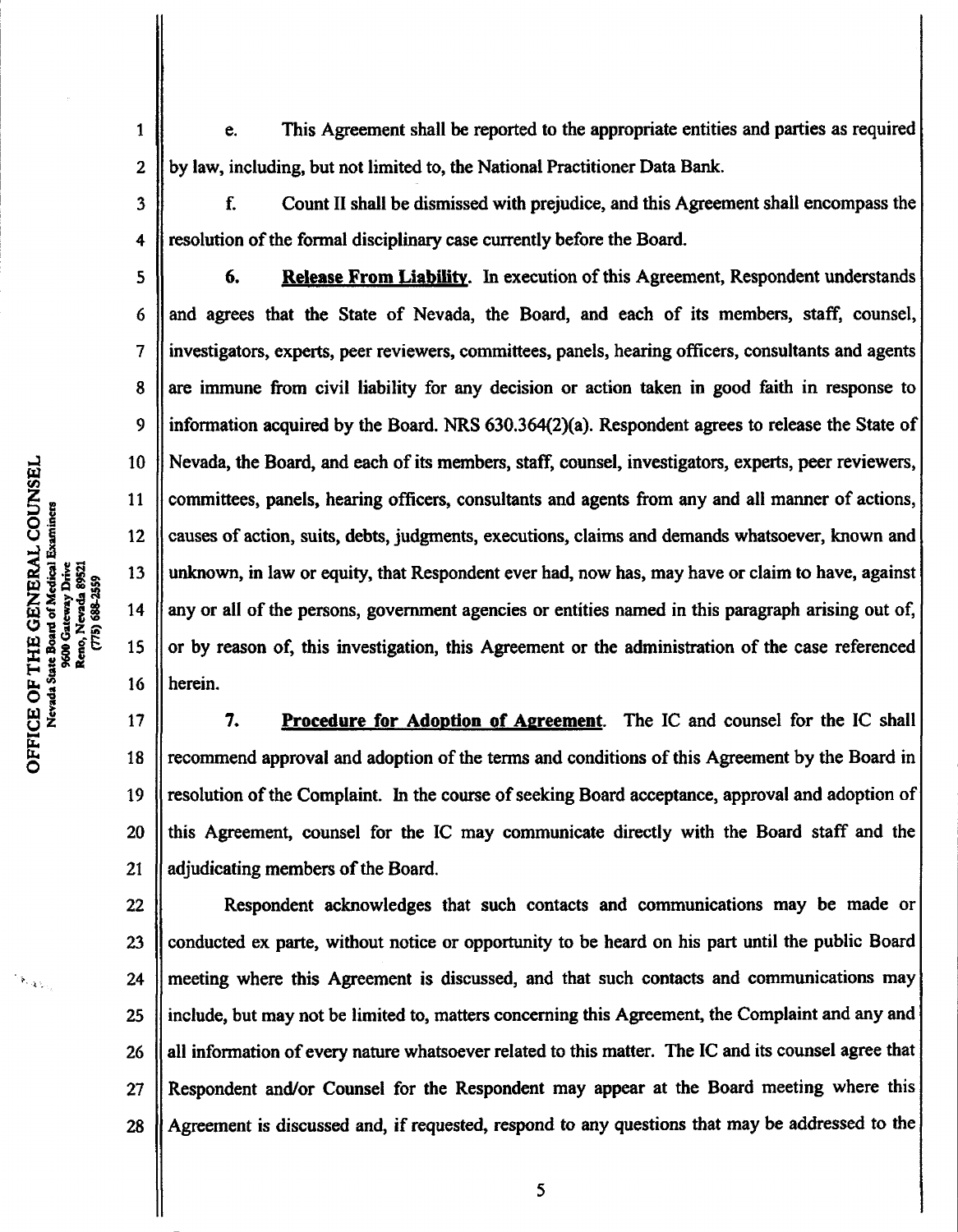leno, Nevada 8952 (775) 688-2559 **OF**<br>Cagas

E<br>O

IC or the IC's counsel. 1

2

3

4

5

6

7

8

9

10

11

12

13

14

15

16

8. Effect of Acceptance of Agreement by Board. In the event the Board accepts, approves and adopts this Agreement, the Board shall issue a final order, making this Agreement an order of the Board, and, pending full compliance with the terms herein, the case shall be closed and all remaining claims arising out of the Complaint shall be dismissed with prejudice.

9. Effect of Rejection of Agreement by Board. In the event the Board does not accept, approve and adopt this Agreement, this Agreement shall be null, void and of no force and effect except as to the following agreement regarding adjudications: (1) Respondent agrees that, notwithstanding rejection of this Agreement by the Board, nothing contained in this Agreement and nothing that occurs pursuant to efforts of the IC to seek the Board's acceptance of this Agreement shall disqualify any member of the adjudicating panel of the Board from considering the Complaint and from participating in disciplinary proceedings against Respondent, including adjudication of this case; and (2) Respondent further agrees that he shall not seek to disqualify any such member absent evidence of bad faith.

10. Binding Effect. If approved by the Board, Respondent understands that this Agreement is a binding and enforceable contract upon Respondent and the Board.

11. Forum Selection Clause. The parties agree that in the event either party is required to seek enforcement of this Agreement in district court, the parties consent to such jurisdiction and agree that exclusive jurisdiction shall be in the Second Judicial District Court, State of Nevada, Washoe County. 17 18 19 20

12. Attorneys' Fees and Costs. The parties agree that in the event an action is commenced in district court to enforce any provision of this Agreement, the prevailing party shall be entitled to recover reasonable attorneys' fees and costs. 21 22 23

13. Failure to Comply With Terms. Should Respondent fail to comply with any term or condition of this Agreement once the Agreement has been accepted, approved and adopted by the Board, the IC shall be authorized to immediately suspend Respondent's license to practice medicine in Nevada, if any, pending an Order To Show Cause Hearing, which will be duly noticed. Failure to comply with the terms of this Agreement, including failure to pay any fines, 24 25 26 27 28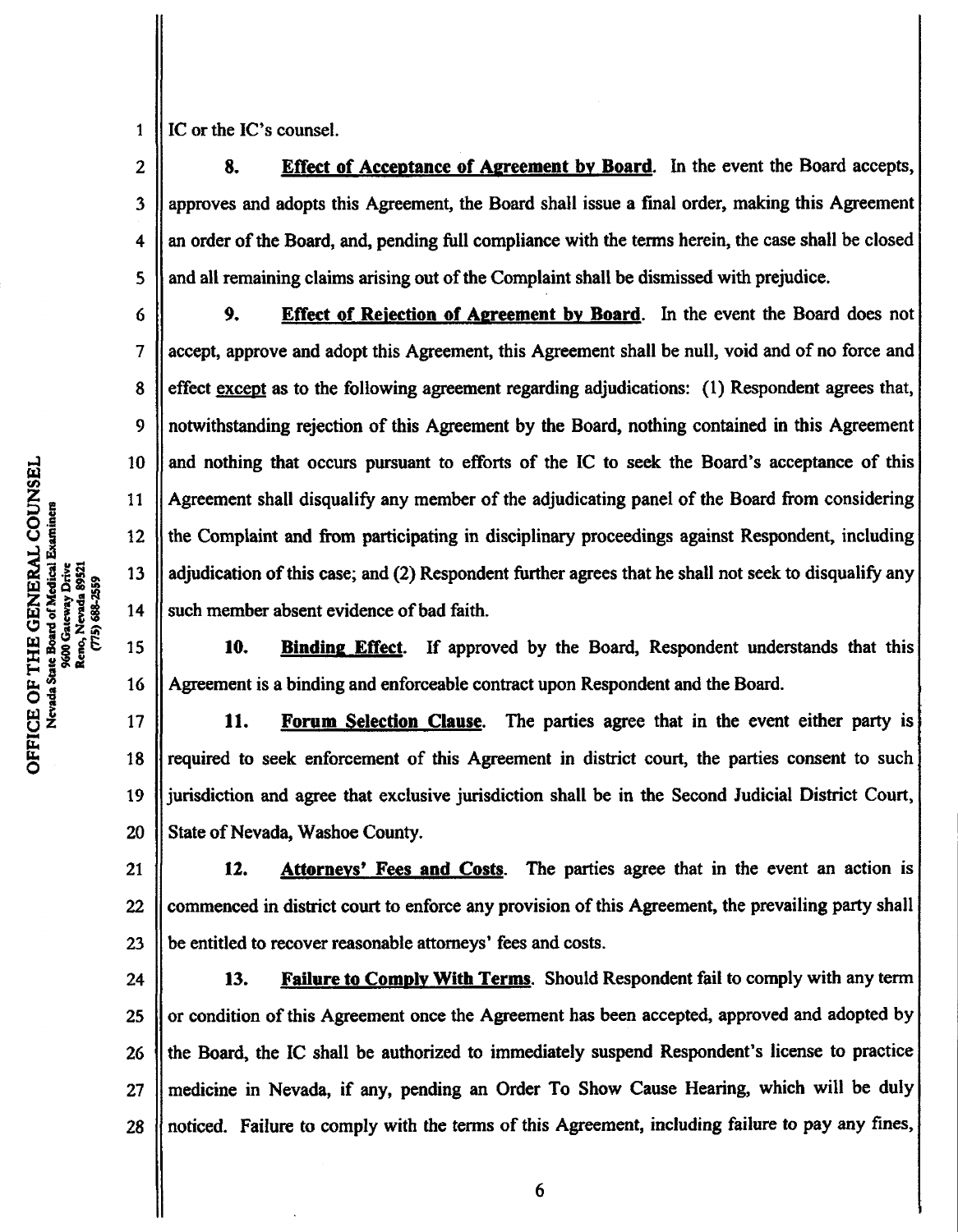costs, expenses or fees owed to the Board, is a failure to comply with an order of the Board, which may result in additional disciplinary action being taken against Respondent. NRS 630.3065(2)(a). Further, Respondent's failure to remit payment to the Board for monies agreed to be paid as a condition of this Agreement may subject Respondent to any civil and administrative collection efforts available. 1 2 3 4 5

By:

Dated this  $8\frac{h}{\sqrt{2}}$  day of  $8$  p tem ber, 2020.

INVESTIGATIVE COMMITTEE OF THE NEVADA STATE BOARD OF MEDICAL EXAMINERS

Donald K. White, Esq., Deputy General Counsel Attorney for the Investigative Committee

y of August 2020. Dated this

LEMONS, GRUNDY & EISENBERG

By:  $\ell$ Edward J. Lemons, Esq. Attorneys for Respondent

Dated this  $2.5+$  day of  $\Delta$ ugus $+$  , 2020.

Paul M. Stumpf, M.D., Respondent

UNSE<br>er U<br>CO<br>3sanaid<br>3san lical. (775) 688-2559 leno, Nevada W E OF<br>cvada S **TCE**<br>Nevad

6

7

8

9

10

11

12

13

14

15

16

17

18

19

20

21

22

23

24

25

26

27

7